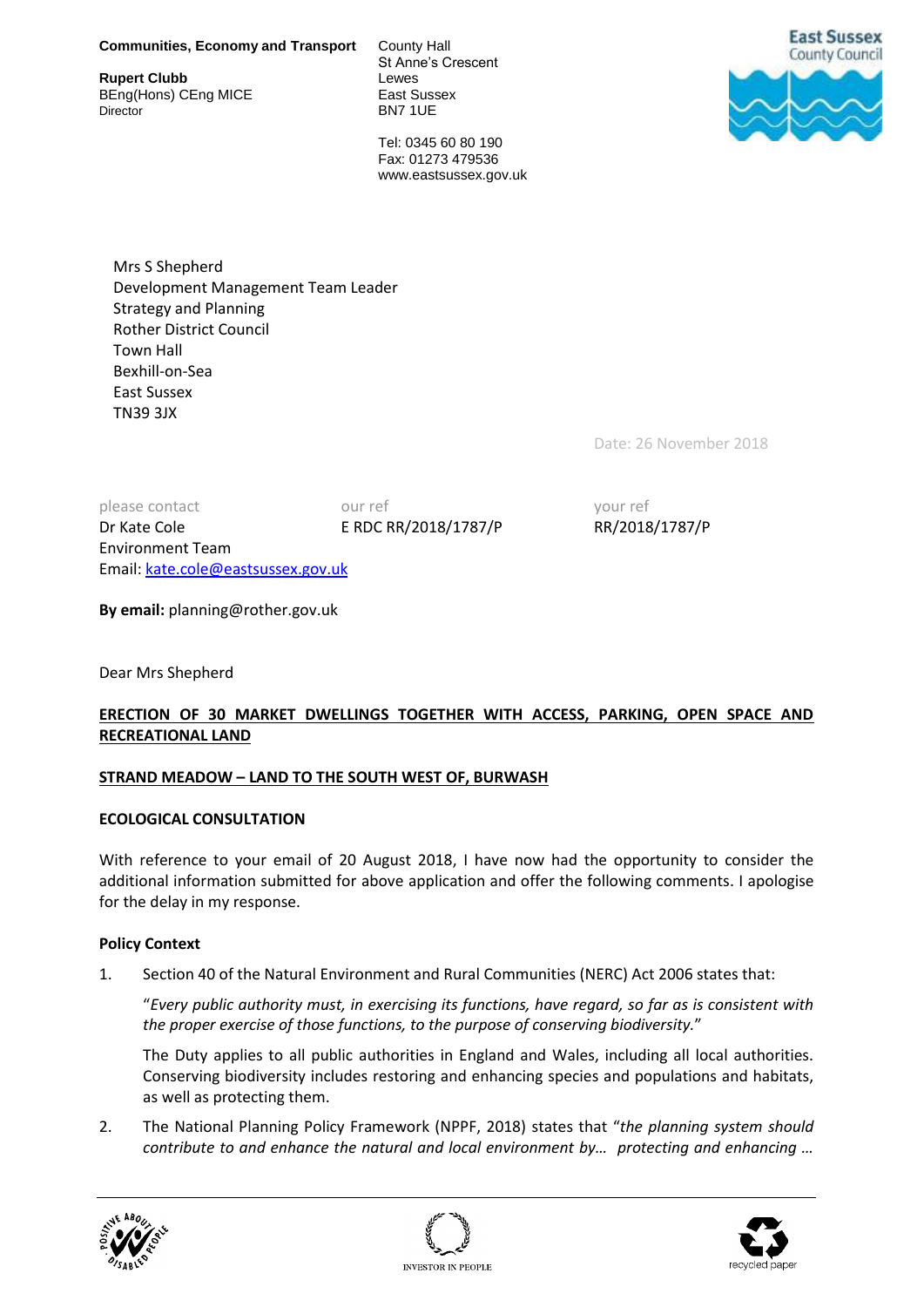*sites of biodiversity or geological value…"* and *"minimising impacts on and providing net gains for biodiversity …*" (paragraph 170).

3. The NPPF sets out principles that local planning authorities should seek to apply when determining planning applications to protect and enhance biodiversity; these include refusing planning permission if significant harm to biodiversity from a development cannot be avoided (through locating on an alternative site with less harmful impacts), adequately mitigated, or, as a last resort, compensated for; refusing development that would result in the loss or deterioration of irreplaceable habitats (such as ancient woodland and ancient or veteran trees), unless there are wholly exceptional reasons and a suitable compensation strategy exists; and encouraging opportunities to incorporate biodiversity improvements in and around developments, especially where this can secure measurable net gains for biodiversity (paragraph 175).

### **Designated Sites and Protected Species**

- 4. The Ecological Assessment Report (The Ash Partnership, February 2017) submitted with the application is based on surveys that were carried out in 2010 and 2016. BS42020: 2013 *Biodiversity – Code of Practice for Planning and Development* states that ecological information should be sufficiently up-to-date, e.g. not normally more than two/three years old, or as stipulated in good practice guidance. Whilst it is recognised that outline permission was granted for the site in early 2018, some areas may require updated surveys to inform appropriate mitigation, compensation and enhancement, especially considering the limitations to some of the surveys.
- 5. The site is not subject to any designations for its nature conservation interest. There are areas of ancient woodland c. 195m to the west and 160m to the north, which are connected to the site via treelines and hedgerows. There are a number of large/veteran trees and ancient woodland indicators along the boundaries, especially along the watercourse. It is noted that the boundary habitats are to be retained; they should also be protected and enhanced, particularly with respect to maintaining and improving connectivity with the wider area.
- 6. The site comprises three previously horse-grazed fields surrounded by hedgerows and scrub vegetation. There is a small watercourse running east to west across the site arising from a spring. In 2016, the site supported dense and scattered scrub, scattered broad-leaved trees, tall ruderal vegetation, poor semi-improved grassland, wet grassland, an acid/neutral flush, running water and bare ground. It is noted that species richness of the semi-improved grassland increased between 2010 and 2016, presumably due to a reduction in grazing. If the site is no longer grazed, species-diversity may have increased further and as such, an updated/walkover survey is recommended.
- 7. The acid/neutral flush is an uncommon habitat which could potentially be classified as a Habitat of Principal Importance under Section 41 of the NERC Act. The Ecological Appraisal report states that two flushes would be retained and two would be lost, recommending translocation of the lower flushes as deep turves; this is supported. Measures should be put in place to ensure the protection of the flushes in terms of water quality and quantity, and to ensure that there are no detrimental impacts on habitats in the wider area through run off via the stream.

### Badgers

- 8. Badgers are protected under the Protection of Badgers Act 1992. There is a main sett immediately adjacent to the south eastern corner of the central field, and there are badger runs and evidence of foraging in the eastern half of this field. Ideally there should be a minimum buffer of 30m between the sett and the development to avoid disturbance. The proposed landscape buffer is 23m in width from the sett, and taking into account rear gardens, there is approximately 30m to the nearest build. Given that the sett is on significantly higher ground than the proposed development, this is acceptable.
- 9. The recommendations made in the Ecological Assessment report are supported and should be implemented. Specifically, the sett should be secured against active disturbance/vandalism and landscaping should include foodplant trees such as apples, pear and sweet chestnut. In addition, any boundaries within the site should be made permeable to wildlife, and best practice working methods should be employed to ensure protection of badgers during construction.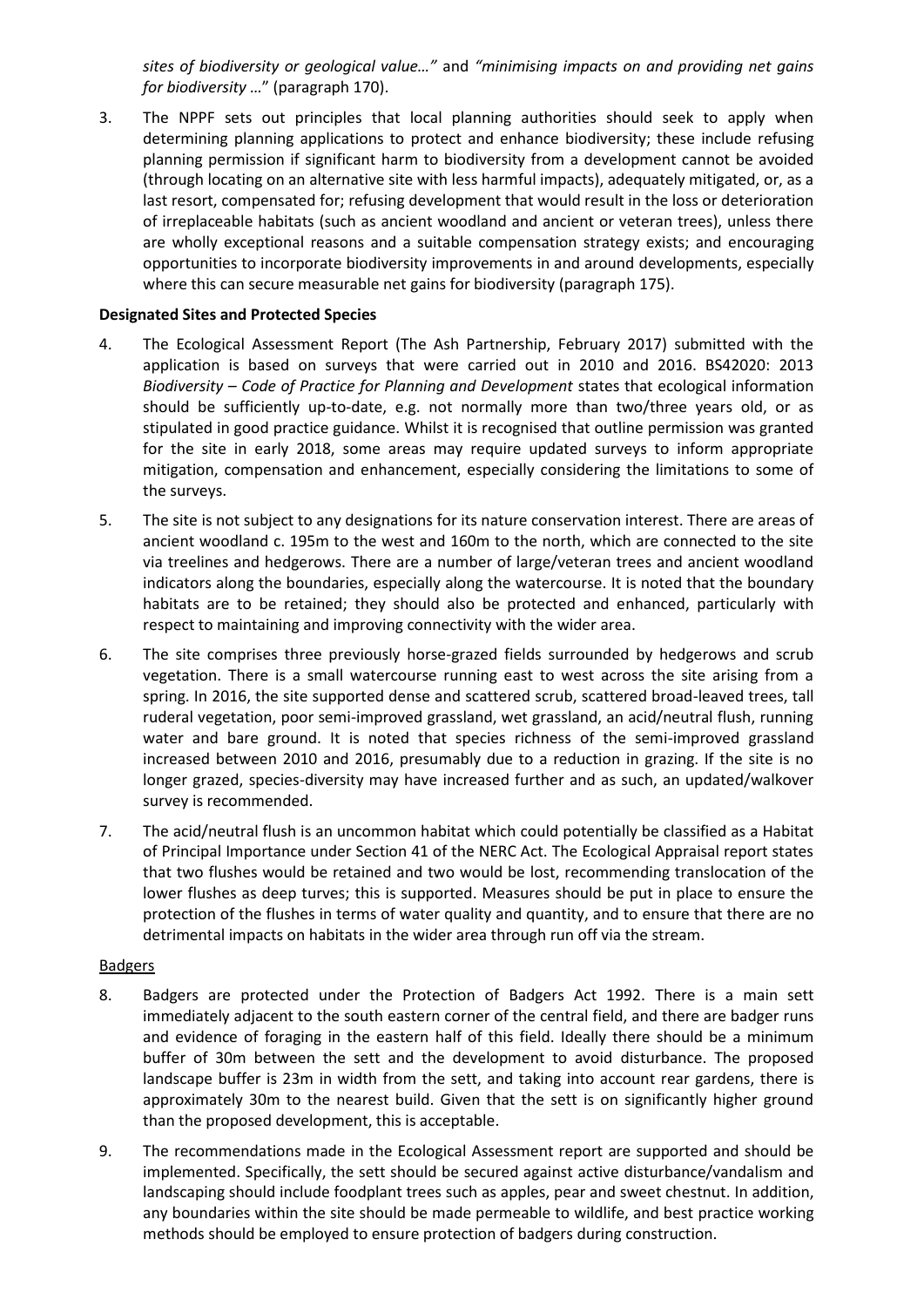10. It is recommended that prior to construction, an updated badger survey is carried out to assess current badger activity on site and to inform appropriate mitigation, compensation and enhancement.

### Dormouse

- 11. The hazel dormouse is fully protected under Schedule 5 of the Wildlife and Countryside Act 1981, as amended and Schedule 2 of The Conservation of Habitats and Species Regulations 2010, as amended, making it a European Protected Species. The presence of dormice should be assumed likely in areas of woody habitat (including plantations, hedgerow and scrub) within their range, particularly in the south of England.
- 12. The Ecological Assessment concluded that dormice are either absent or possibly localised along the site boundary based on visual searches for nests and nuts in 2010 and 2016. Natural England's standing advice is that surveys can be limited to visual searches for nests and nuts if the work involves only losing a small amount of habitat, e.g. gaps in hedgerows or removing a small amount of hazel scrub. The Ecological Assessment concludes that dormice, if present, will not be directly impacted as all potential habitat is to be retained, presumably referring to boundary habitats. However, no consideration is given to the potential presence of dormice within scrub on site. As such, it is recommended that a precautionary approach is taken to scrub removal for which a method statement should be provided.
- 13. The proposed development may have indirect impacts such as an increase in predation by cats. To reduce such an impact, prickly species should be planted along the screen between the development and the landscape area. The landscaping scheme should also seek to strengthen and enhance boundary habitats and should take account of the Dormouse Conservation Handbook for species selection. Dormouse boxes should be provided in suitable locations within boundary habitats.

## Reptiles

- 14. Slow worms, grass snakes, common lizards and adders are protected against intentional killing or injuring under Schedule 5 of the Wildlife and Countryside Act 1981, as amended. The Ecological Appraisal concluded that there is a low population of slow worms on site, based on surveys carried out in 2010 and 2016. However, surveys were not carried out in accordance with best practice, and as such there is a risk that populations were underestimated. Best practice guidance is that surveys should be spread out across the season and that they should be undertaken within a certain temperature range. Both the 2010 and 2016 surveys were undertaken over a compressed period of time, and at least one was undertaken above the recommended maximum temperature. The proposed measures for translocation are not sufficient; best practice guidance recommends 60 suitable days as the minimum capture effort for a low population of slow worms.
- 15. It is understood from the Design and Access Statement that a reptile capture and translocation process has commenced, with reptile exclusion fencing erected around the proposed development area. This is of concern given the shortcomings within the Ecological Appraisal report noted above. The Design and Access Statement also states that the population can at least in part be retained in situ within the landscape buffer area (my emphasis). It is unclear what this means. Clarification is required as to what proportion of the population will be retained on site and if any animals are to be moved off site, details of the offsite receptor site should be provided. Identification of an offsite receptor area may require additional surveys. Details of measures to enhance the receptor site(s) for reptiles is also required, plus a detailed method statement for the translocation exercise to ensure it meets best practice.

## **Bats**

16. All species of bats are fully protected under the Wildlife and Countryside Act 1981, as amended, and the Conservation of Habitats and Species Regulations 2010, making them European Protected Species. The Ecological Appraisal report states that three activity surveys were carried out in 2016; two dusk and one dawn. However, as two of these were conducted within one 24 hour period, they count as one survey, plus all three reported surveys were conducted over three consecutive days rather than being spaced out across the season. As such, they may not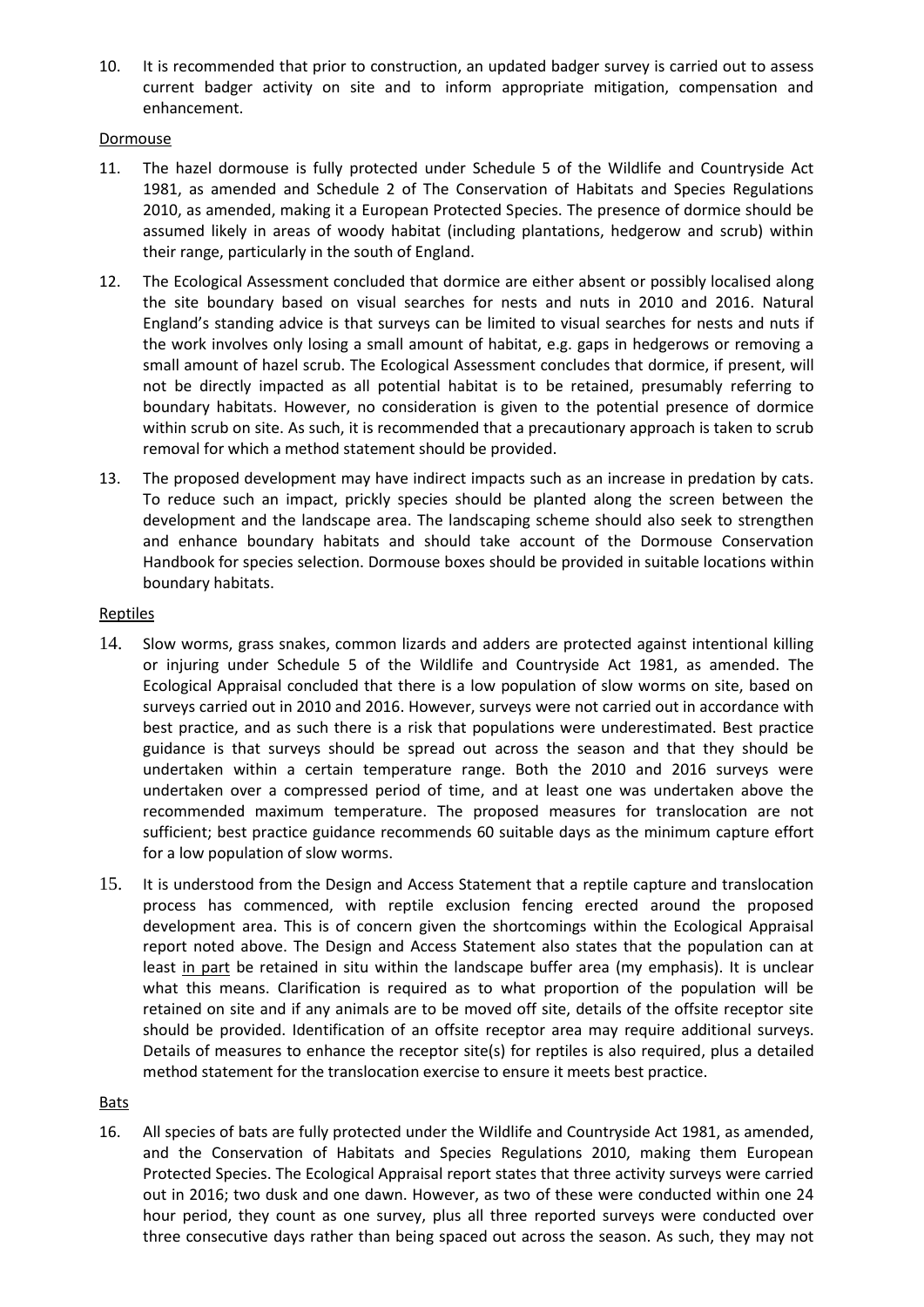provide a true reflection of bat activity across the site, and a precautionary approach to mitigation design is recommended.

- 17. Whilst no trees within the site were assessed as having bat roost potential, there are trees within the boundary of the site that do offer potential (to be retained) and records indicate that there may be roosts of common pipistrelle and brown long-eared bats adjacent to the site and/or within the boundary. The surveys recorded three species using the site for foraging and commuting, most notably along the western boundary.
- 18. Artificial light can negatively impact on bats through e.g. causing disturbance at the roost, affecting feeding behaviour, avoidance of lit areas and increasing the chances of bats being preyed upon. It is therefore recommended all lighting design should take account of national guidance, and if the Council is minded to approve, a lighting design strategy for light-sensitive biodiversity should be required. There should be no light spill onto the site boundaries or into the landscape buffer/ecology area.
- 19. Bat boxes and/or bricks should be provided in suitable locations on buildings and retained trees within the site.

### Breeding birds

- 20. The site has the potential to support breeding birds. Under Section 1 of the Wildlife and Countryside Act 1981 (as amended), wild birds are protected from being killed, injured or captured, while their nests and eggs are protected from being damaged, destroyed or taken. To avoid disturbance to nesting birds, any removal of vegetation that could provide nesting habitat should be carried out outside the breeding season (generally March to August). If this is not reasonably practicable within the timescales, a nesting bird check should be carried out prior to any demolition/clearance works by an appropriately trained, qualified and experienced ecologist, and if any nesting birds are found, advice should be sought on appropriate mitigation. Alternative nesting habitat should be provided. Boxes should target species of conservation concern, e.g. swallow, swift and house sparrow.
- 21. The site offers suitable foraging habitat for owls. The proposal to provide two owl boxes is therefore welcomed.

### Other species

- 22. The site has the potential to support hedgehogs. The hedgehog is listed as a Species of Principal Importance under Section 41 of the NERC Act and populations have shown a significant decline. A precautionary approach should be taken to site clearance and property boundaries should be made permeable to hedgehogs.
- 23. Himalayan balsam is present on site. This non-native species spreads quickly, altering the ecological balance of wetland habitats and is listed on Schedule 9 of the Wildlife and Countryside Act 1981, as amended; it is an offence to plant or otherwise cause it to grow in the wild. The species should be removed from the site in accordance with best practice.
- 24. The site is unlikely to support any other protected species. If protected species are encountered during development, works should stop and advice should be sought on how to proceed from a suitably qualified and experienced ecologist.

### **Mitigation Measures/Opportunities for enhancement**

25. In addition to the mitigation measures discussed above, the site offers opportunities for enhancement that will help the Council address its duties and responsibilities under the NERC Act and NPPF. The enhancements recommended in the Ecological Appraisal report are appropriate and should be delivered through the design. It is recommended that an Ecological Design Strategy for the site should be required by condition, in line with BS42020, as should a Landscape Ecological Management Plan to address the long term management of these features.

### **Summary**

In summary, mitigation strategies for dormice and reptiles and for the prevention of pollution of the on-site flushes and stream are required. Mitigation, compensation and enhancement measures should